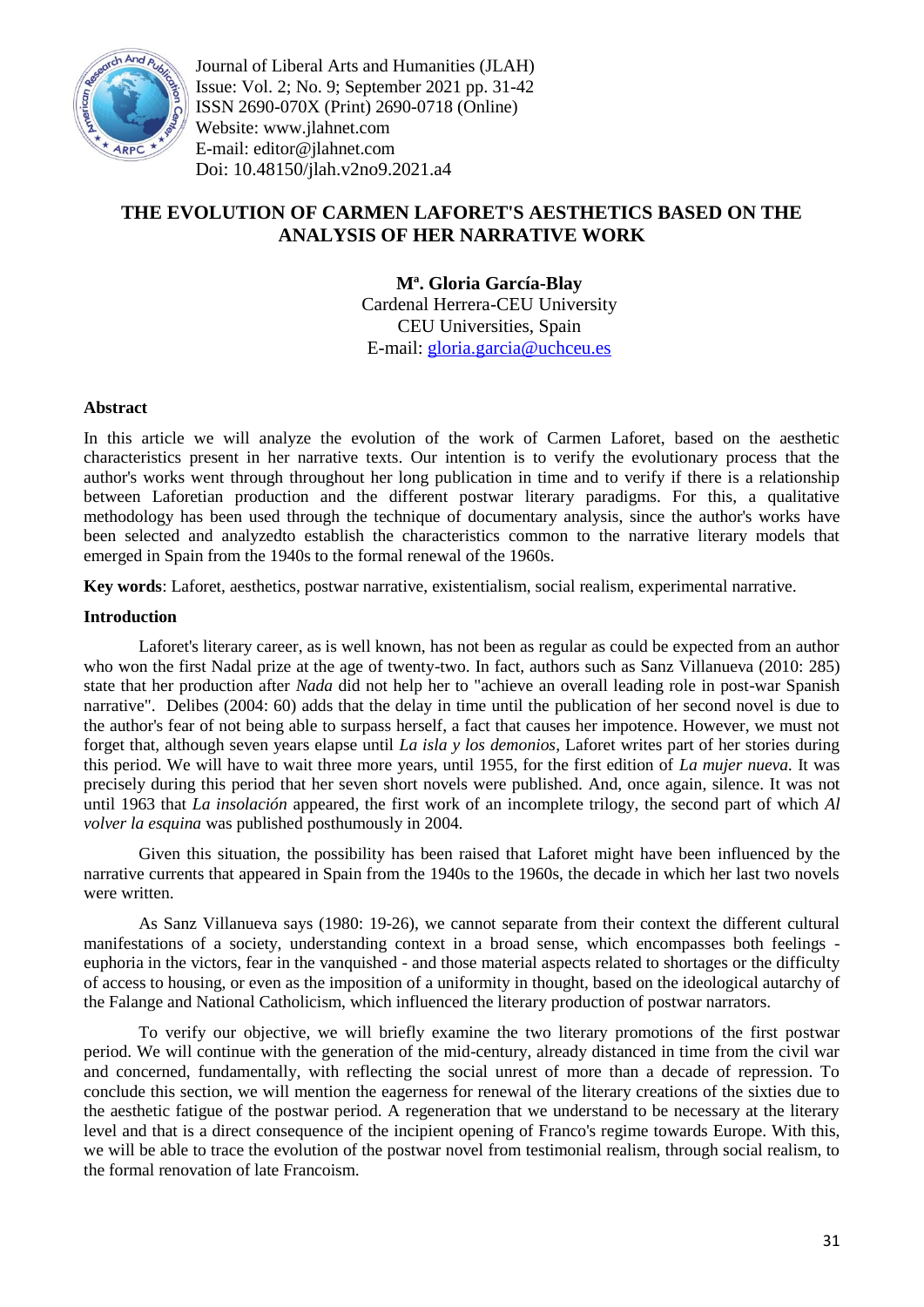In the last point, we will try to link Laforet's work with the thematic and formal transformation of Spanish narrative, based on examples of her novels and short stories.

### **Spanish narrative: from the postwar period to the structural reorientation of the 1960s**

Since our objective is to verify whether there was an evolution in Laforetian aesthetics, it has been thought convenient to make a brief review of the author's contemporary promotions, with the sole purpose of recalling here her most outstanding characteristics.

At first, after the abandonment of the propagandistic and triumphalist literature of the years immediately following the end of the civil war, we observe the appearance of stories with an aesthetic that reflects the difficult life experience of these authors during the war. Since this group of authors lacked paradigms to imitate due to the death or exile of the writers immediately preceding them, they had to look to traditional Spanish narrative as a model, that is, the picaresque novel, nineteenth-century realism and the novel of the Generation of '98.

Therefore, a realist-oriented narrative will emerge in an attempt to generalize its concerns about the problems of the human being, although leaving behind any social criticism (Basanta, 1990: 26). They will reflect human conflicts, highlighting the uncertainty of our destiny. The aim is to show the vicissitudes of human existence and to express their feelings of anguish through the reality that surrounds them. Hence, the name of existential novel that most of the novels of the forties received (Sobejano, 1975: 279).

Despite this denomination, each author reflected the isolation of the human being and the despair and anxiety that an individual is capable of enduring from different points of view, since in a certain way they tried to combine tradition and social context. Larraz (2014: 166-167) states that:

Without being exactly part of the traditionalist or Falangist cultural project, *La familia de Pascual Duarte*, *Nada* and almost all the novels of the high postwar period possess an existential concern in which the substratum of the literary creed of the time converges: gravity, transcendentalism, anthropological concerns, the themes of God, death, guilt, etc. typical of a Catholic literature, with the anti-avant-garde realism, vigor, the heritage of 98, social commitment, etc. characteristic of cultural Falangism.

Already in the fifties, due to the evolution of the socio-political context, whose influence we cannot deny when analyzing the different texts, we observe an aesthetic change in the narrative. The so-called midcentury generation shares the thesis of literature as an instrumental and political function; however, two tendencies can be observed. They are authors who focus on a narrative of an objective and testimonial nature, influenced by the neo-realist aesthetic, who become witnesses to the suffering of Spanish society. This group is also characterized by taking care of the expressiveness in their works and by refusing the purely functional nature of prose (Sanz Villanueva, 2010: 179). In relation to the second literary line of the mid-century, novels arise that denounce the political and social circumstances of Spain, with the clear intention of instrumentalizing literature. According to Becerra (2017), this is social realism as a way of reacting against the social, cultural and political reality of the time, that is, a kind of attempt to turn literature into a substitute for the press, to denounce the idiosyncrasies of the time in a trustworthy way.

Social novels ended up causing widespread weariness: the style had been neglected, the individual protagonist had disappeared, the narrator had been turned into a mere witness (García-Blay and Micó, 2018: 97). Moreover, a social context characterized by the claim of political, social and cultural changes (Saz, 2007: 152) became the setting for a new type of literature characterized by its structural restructuring. In the narrative of the sixties it is worth mentioning the fragmentation of the story and chronological sequences (Basanta, 1990: 52), the use of the free indirect style and the interior monologue with alternating third and second person narrators (Senable, Morán and Gimferrer, 1980: 460). Regarding the treatment of language, ellipsis, temporal superimpositions, analepsis... abound (Grande and Rey, 1980: 439). There was a literary renovation that concerned both the content of the new works and their form.

### **Aesthetics in the narrative of Carmen Laforet**

In order to analyze the aesthetic evolution of Carmen Laforet's works, we will begin in 1945, the year of the publication of *Nada*. The author's first work coincides with the existentialist aesthetics of tremendist that was in use in Spain during the forties. Next, we will talk about *La isla y los demonios*, in which the protagonist's feeling of being overwhelmed is evident throughout the story.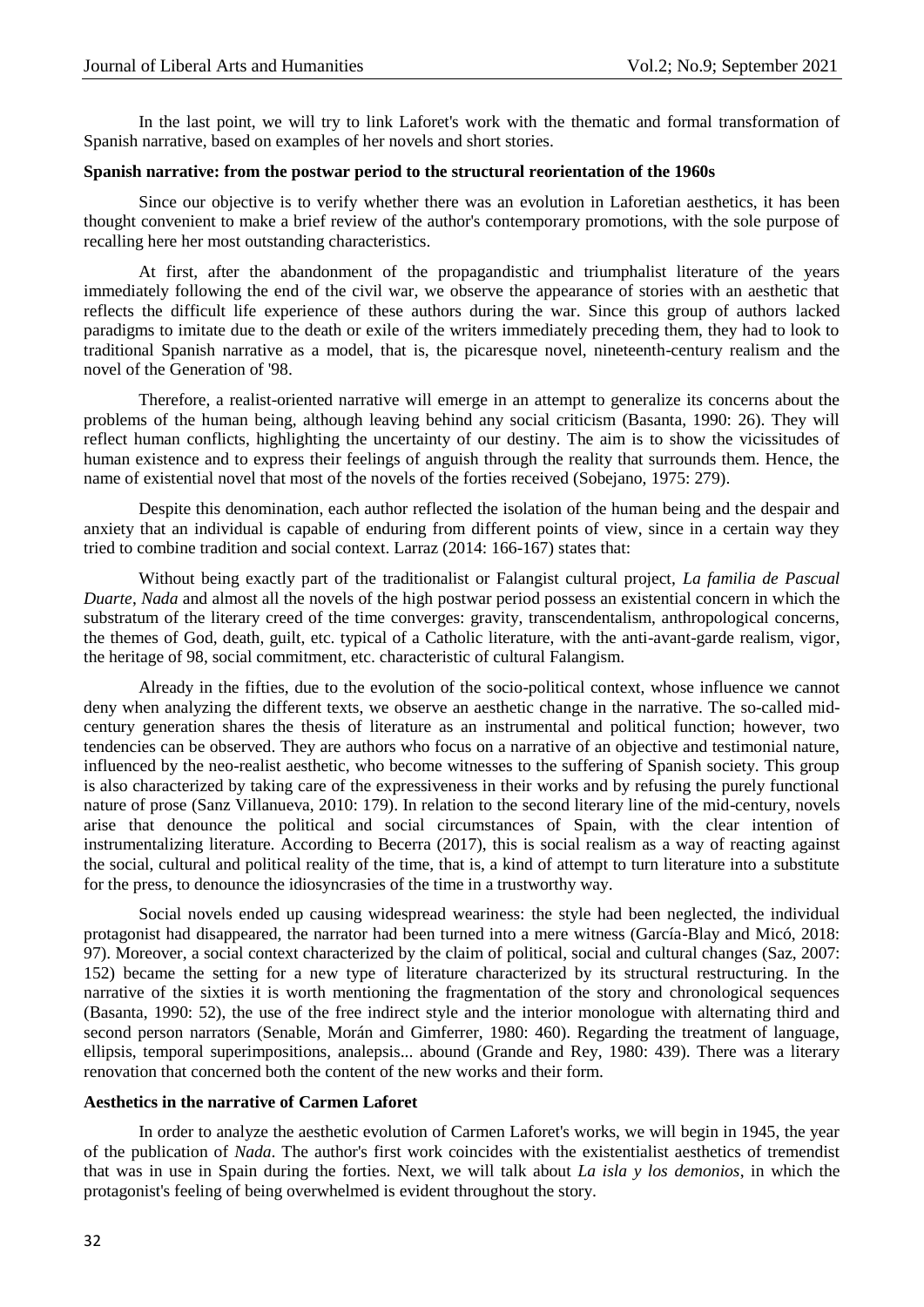With regard to the short narrative that we will deal with next, we should differentiate between short stories and short novels. Although the former are earlier in their composition, they already describe the underdeveloped post-war Spain. In reference to the latter, it is worth recalling the words of Álvaro Pombo (2010: 12) in the prologue to *Siete novelas cortas*:

Both the neorealist tone, as well as what is detailed in them shows a dwarfed and, above all, damaged Spain. What is blurred, confused, fragmentary, is not only the Spanish reality, nor only the ideas that the Spaniards of that time had of themselves, but also the general system of values, the particularities of what was good and what was bad, what was accepted as good and what was bad at that time.

Therefore, we can deduce that throughout these short stories the author assumes the role of the narrator as the one who reflects the society of the time, although without the intention of explicitly denouncing it. It is a posture that is quite close to the neorealism of the early fifties, since its date of composition and publication (1952-1955) coincides with this type of aesthetics.

Next, we will focus on the existential problems raised in *La mujer nueva*, and the need to turn to religion to solve them.

Finally, we will end up this section with the novels that make up Laforet's third literary cycle: *La isla y los demonios* and *Al volver la esquina*, which present some characteristics of the experimental novel of the sixties.

Kronik (1981: 202) affirmed that *Nada* fits into a type of literature of pessimism and despair, considering that this novel is "the cry of a generation that had to cry out with its voice drowned". Therefore, it would not be wrong to start from this statement in order to investigate the way in which narrative fiction reflects the feeling of suffocation that was felt in the post-war period, specifically in the years immediately following the end of the war.

Thus, we can observe that the feeling of suffocation is constant in Andrea from the beginning of the story. The appearance of the house already indicates the suffocation that the protagonist feels and which she expresses as a bad dream: "then it all seemed like a nightmare" (p. 25). And we do not know if "then" only refers to the moment she arrives at the house in Aribau or to the whole year that passes within those walls surrounded by people whom the war and its aftermath have turned into unfortunate people. At the moment of his arrival, the oppressive sensation begins with the description of the access stairs:

I began to climb the stairs very slowly, loaded with my suitcase. Everything was beginning to be strange to my imagination; the narrow, worn mosaic steps, illuminated by the electric light, had no place in my memory.

(Laforet 1963, 25)

Andrea arrives in Barcelona with the hope of the longed-for freedom; on the other hand, the door that closes behind her seems like that of a prison that will deprive her of her independence, as the protagonist recognizes at the end of the first part:

I realized that I could bear everything: the cold that soaked my worn-out clothes, the sadness of my absolute misery, the dull horror of that dirty house. Everything but his authority over me. That was what had drowned me when I arrived in Barcelona, what had made me fall into abulia, what killed my initiatives; that look of Angustias.

(Laforet 1963, 96)

These statements are no more than a reflection of the situation in post-war Spain, in which while deprivations were endured, the control of the institutions provoked passivity and disinterest in society. It is not surprising, then, that Andrea suffers to such an extent a "suffocating heat" (p. 26) produced by the atmosphere of the house that she manifests:

Those people, moving or looking at me in an environment that the agglomeration of things overshadowed, seemed to have burdened me with all the heat and soot of the trip, which I had forgotten before. Besides, I anxiously longed for a breath of fresh air.

(Laforet 1963, 27)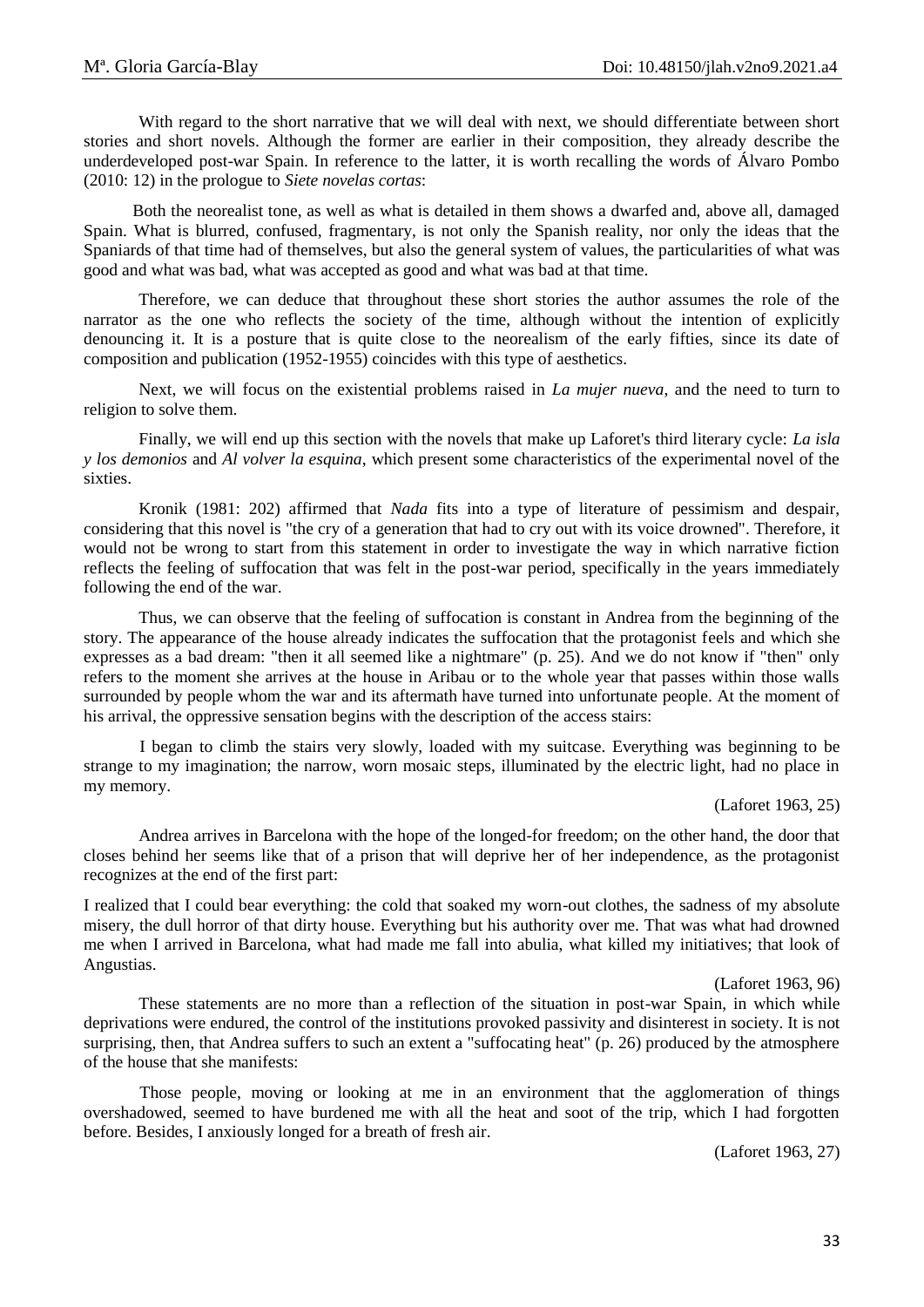The need to breathe is almost impossible, since the accumulation of objects we are talking about takes away vital space from the protagonist who describes the place where she will sleep as "a burial mound surrounded by mourners -that double row of disemboweled armchairs-" (p. 29). Hence the imperious need to try to open a window through which to contemplate the stars that transmit serenity and that contrast with the claustrophobic atmosphere of the interior of the house.And this lack of vital space is not only Andrea's impression; Román also refers to it when he justifies his family's terrible coexistence with the objects that surround them: "that is the fault of the things, which are suffocated, painful, full of sadness" (p. 46). But, at the same time, the character is aware that they cannot escape from this dominant environment, as he demonstrates through the metaphor of a shipwreck:

That is like a sinking ship. We are the poor rats who, seeing the water, do not know what to do... Your mother avoided the danger before anyone else by leaving. Two of your aunts married the first man who came along, in order to escape.

(Laforet 1963, 27)

Perhaps it is not too bold to see in this fragment the existence of a Spain in which its inhabitants are unable to act due to the misery that surrounds them, and of citizens who have fled the situation through emigration.

Although not only this distress is caused by the rarefied atmosphere of the house but also by her poverty, by the impossibility of living like her university friends, which provokes in Andrea again the anguish of feeling overwhelmed by the situation that surrounds her. Nevertheless, it is difficult for Andrea to get out of her situation, of which she is truly aware after Pons' party. She takes up the idea of an atavistic determinism, also present in *La familia de Pascual Duarte*, which governs our destiny and overwhelms her more and more: It seemed to me that there is no point in running if you always have to go down the same path, closed, of our personality. Some beings are born to live, others to work, others to look at life. I had a small and dastardly role of spectator. Impossible to get out of it. Impossible to free myself. A tremendous sorrow was for me the only real thing in those moments.

#### (Laforet 1963, 27)

All these existential burdens are also evident in the text through an ugly aesthetic, characterized, for example, by an animalization of the characters.We observe numerous references to animals or to some of their peculiarities that show the character of the characters or, at least, the impression they make on the rest of the actors. Antonia is an indescribable being; it is said of her that "never has another creature made a more unpleasant impression on me" (p. 26). Juan growls, as an example of the ill-mannered man he is: "I heard Juan growl" (p. 27). The grandmother is compared to a bird, probably a hen trying to defend her chicks: "the granny immediately got into the fight, flapping and attempting to hold Angustias " (p. 73). Of Andrea her aunt states: "you look like a crow over my eyes... A crow that I would like to inherit in life" (p. 94), since Angustias' perception is that Andrea is stealing her space by having slept in her room. Gloria is an "evil serpent" (p. 99) in a clear allusion to the biblical passage of Adam and Eve, as she is seen as the person who has brought ruin to the house. Angustias repeats the argument against Gloria in the following pages and takes advantage of the narrator's voice to ironize with this animalization: "the serpent woman slept coiled in bed until noon, surrendered and moaning in her sleep. At night she showed me the signs of the beating Juan had given her" (p. 101). Angustias's friends are seen "like a flock of crows perched on the branches of the hanged man's tree" (p. 101), waiting, as we read in the text, "for Angustias's beautiful and modest death" (p. 101) before entering the convent. It continues r to get out of the narrow confines of that life" (p. 79). She will only be able to overcome her drowning if she distances herself from everything she experienced in Barcelona.

On the other hand, the drowning that we observe in *La isla y los demonios* is due to the sensation of feeling enclosed, alone and disconnected from the Spanish reality from which Marta Camino is separated and of which she only knows through the news that arrives from the war to the islands, from where she longs to leave, as is affirmed after a conversation with the grandfather about Marta's father:

He had anchored here on the island, and he wasn't cut out for it. He was a somewhat bohemian and vagabond type... That's probably why he was angry with his family in Madrid. Sometimes a man goes out like that, and then it's a disgrace: he can't stop anywhere. He always wants to leave. -And a woman? Grandfather laughed and stroked his head. -No, not a woman... I've never heard that. It would go against nature.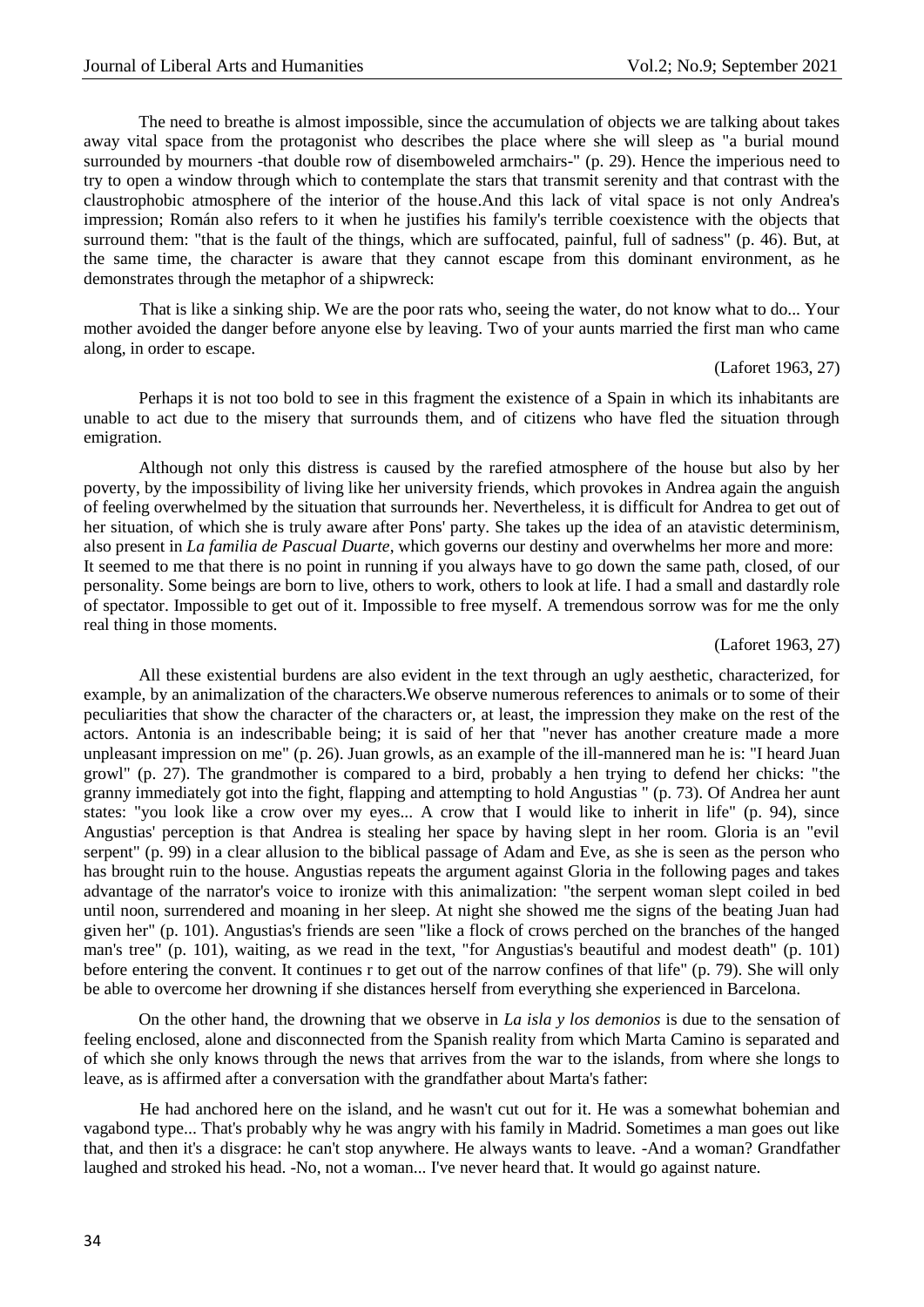However, Martha was becoming convinced that, in spite of everything, she was something of a wanderer. She always dreamed of seeing faraway countries. The sirens of the ships scratched her heart.

Nevertheless, from the beginning of the novel we are told of Marta's drowning. Already during her stay at the boarding school, the narrator anticipates Marta's anguish at the impossibility of escaping: "if it had not been for knowing she was locked in a building" (p. 368). Nor does she find the joy she experiences outside inside a house that is alluded to by making us look at its walls as a synonym of imprisonment: "inside the walls of the house this placidity and tranquility disappeared" (p. 364). Moreover, the doors remain closed: "the door creaked open and in the silence of the night that noise was shocking" (p. 371), "Marta closed the bedroom door behind her and when she heard the couple begin to argue she shrugged her shoulders" (p. 382), "Pino had locked himself in" (p. 415), "she heard how her brother turned the key, locking it on the outside" (p. 513). Even her mother's door, because of an illness that prevents her from recognizing anyone, remains closed to her.

She feels abandoned and looks to her relatives to make herself visible, something she does not achieve and which provokes more frustration in her: "when she thought of the way Matilde had rejected her, she even felt like crying. She would never tell her friends" (p. 406), "even Hones [...] teased her a little because, she said, at sixteen, she had not yet been able to have a boyfriend" (p. 412).

Not only does Marta feel oppression for not being able to escape from her daily life; social conventions, in turn, provoke in her a feeling of oppression. And the behavior appropriate to the custom is the one she must follow; otherwise, the punishment is not only physical, but the total deprivation of the freedom that Marta so craves, in the purest Lorca style :

-You neither want to nor can. From today on, no more studies, no more going out; all of them in here, do you understand? Here, with Pino and with your mother. Marta opposed this with a choked voice, a hesitant need. -I have to take my exams... -You're out of exams. And now, to your room, without supper. To your room to laugh.

### (Laforet 1963, 507)

Precisely her mother, who with her death will free her from confinement, provokes a new sensation of suffocation represented by the same suffocating heat that Andrea feels the first day she arrives at her family's house.

Thus, despite the fact that in *La isla y los demonios*, we can observe an existential anguish due to the absence of freedom, and a feeling of suffocation produced by the oppressive life that surrounds the protagonist, the writing is kinder than in *Nada*. It seems that the tremendist aesthetics have been left behind, without having abandoned the existential concerns.

Regarding Laforet's short narrative, both the short stories and the short novels, it is worth mentioning that they would be more related to the neorealist aesthetics than to the existentialism of the forties. Through these narratives there is an attempt to reflect the reality that surrounds the characters, so that what happens is told to itself (Monterde, 1994:48), as if a movie camera were recording the scenes that appear. We could add that these texts are intended to become, as Capdevilla (2009:25) states in relation to Italian Neorealism, "a tool for polemic and social criticism of the post-war situation". According to Torres Aguilera (2003:154), the neorealist novel deals with general themes among which are social injustice or the feeling of loneliness and frustration as consequences of the war. The author's point of view does not exist, that is to say, they are testimonial narratives with which to relate the everyday life, most of the time, of the most underprivileged. This "costumbrismo" does not leave aside, in some of Laforet's short stories, the portrait of a bourgeoisie that she characterizes as trivial, as we will explain later. In these stories, the author shows us a country trying to survive the civil conflict and its consequences: misery, hunger and suffering.

Thus, and taking into account the aforementioned, we will go on to justify it in each of Laforet's short stories and novels, following the order established in the publication of Novels of 1963.

*La muerta* reflects the loneliness that Mr. Paco feels after the death of his wife. After many years of marriage and endless illnesses, Maria passes away. However, her husband feels her presence in the house, in the way her daughters have changed their attitude, in the way she rolls up her scarf. Maria becomes a memory that helps support the idea of the woman as the perfect housewife:

<sup>(</sup>Laforet 1963, 368)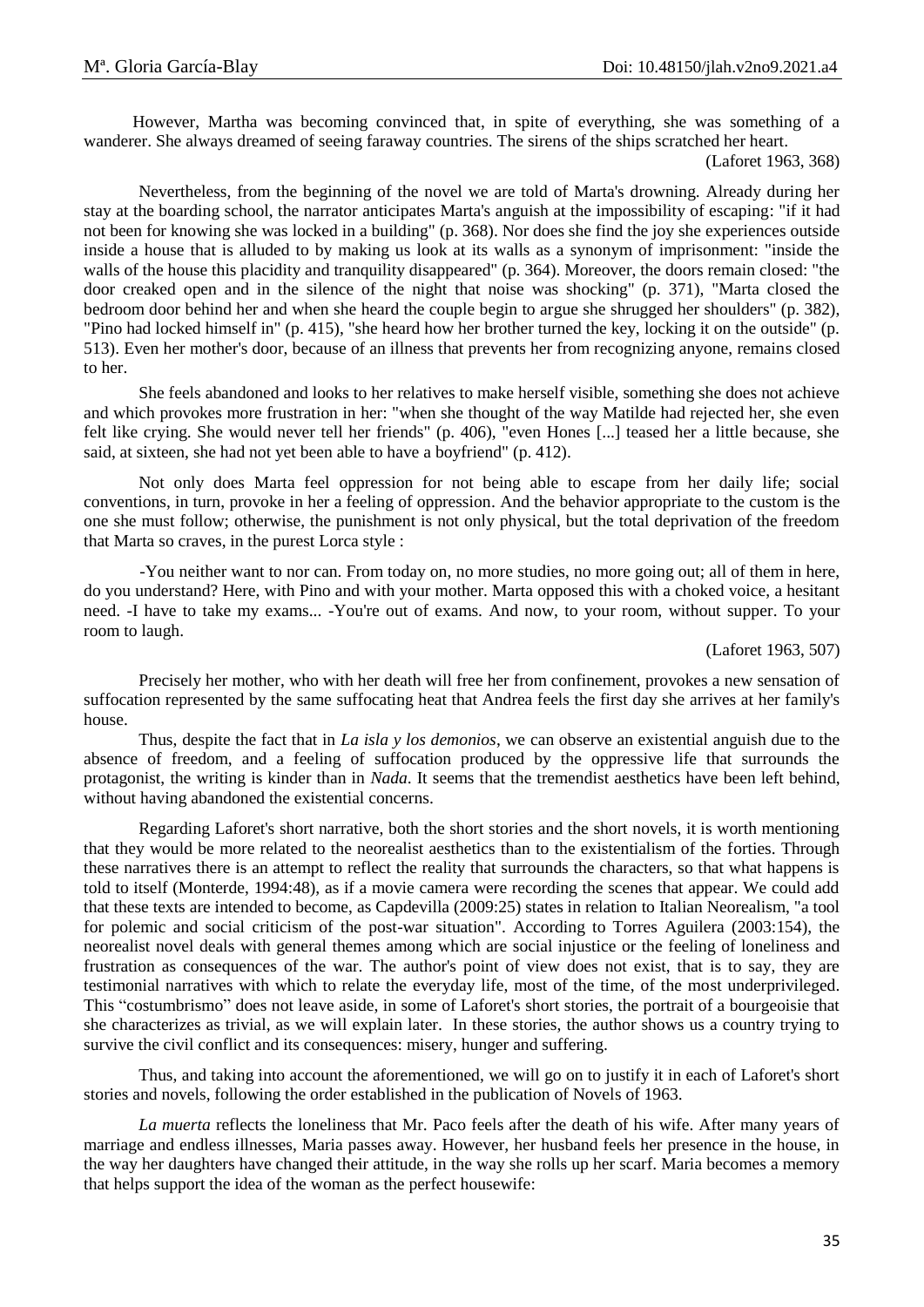I had been feeling her for several days when I came into the house, and I couldn't say why. He remembered her as when she was young, and he had been proud of her, that she was clean and tidy like no other; with that black hair tied in a bun, always shiny, and those whitest teeth. And that smell of cleanliness, of good cooking in her kitchen, which she whitewashed every Saturday, and that tranquility, that silence that she seemed to put wherever she entered....

# (Laforet 1963, 268-269)

Disillusionment and abulia have taken hold of the protagonist of *El veraneo*. The war has put an end to the aspirations that many young people had planned. Juan Pablo will never pass the competitive examinations and Rosa will stop dreaming of university studies. She will adapt to her new way of life, like so many other Spaniards:

No, Rosa has long since stopped believing and trusting in her brother. She has become a peasant. She plants potatoes in her garden with her own hands, feeds her pig and raises chickens. The old woman who assisted her at the beginning has returned, of course, to her service. The people of the village respect her...; but, to get there, can you imagine what the poor woman has had to suffer? Loneliness, spiritual hunger, continual disappointments after her hopes were always raised?

(Laforet 1963, 279)

The atmosphere described in *La fotografía* is that of post-war misery, with hunger, continuous work in order to get some money, infant mortality, emigration... The following fragment mentions the helplessness felt by the protagonist in the face of the ruin that her life has become:

In the mornings Leonor can get the idea that Sebastián is with her, as during those four wonderful and terrible years they had spent together, continually deluding themselves and continually bleeding to the point of exhaustion from so much useless effort and so much fatality.

(Laforet 1963, 286)

*En la edad del pato* is one of the stories that reflects a less disadvantaged social class, which can afford to attend private schools. Although the theme, the follies of adolescence, is quite timeless, there is still a latent disregard for everyday problems, perhaps represented by Latin and mathematics, and a desire to escape from reality, as an indication of the little social involvement of the bourgeoisie of the time:

The contest that one made us spend at least a week of fun. It was one of those ideas that we described as "genius". It was one of the many entertaining things we could think of between classes, to forget the troubles of the Math problems and the Latin exercises.

(Laforet 1963, 286)

We can observe an anti-war in *La última noche*. From the way in which Paul is recruited, we understand that by means of a national levy and without any possibility of refusal, it is not strange the feeling that the protagonist shows for wanting to escape from a war that he considers useless:

Can you imagine what those months of winter were for me, of a soldier's life, in conflict with all my principles and my education, against my whole formation, with nothing loved and strong to defend?

(Laforet 1963, 300)

With *Rosamunda*, the post-war panorama is taken up again. In this story, frustration in the face of a cruel reality, with abuses and ill-treatment of women, is palliated through the recreation of a fantasy world that stumbles so much with the truth of an existence from which women cannot escape:

Her real name was Felisa; but, it is not known why, she abhorred it. In her inner self she had always been Rosamunda, since the times of her adolescence. That Rosamunda had become the magic formula that saved her from the narrowness of her home, from the monotony of her hours; that Rosamunda had turned her coarse and colored boyfriend into a prince of legend. Rosamunda was for her a beloved name, of exquisite qualities... But why explain so many things to the young man?

(Laforet 1963, 307)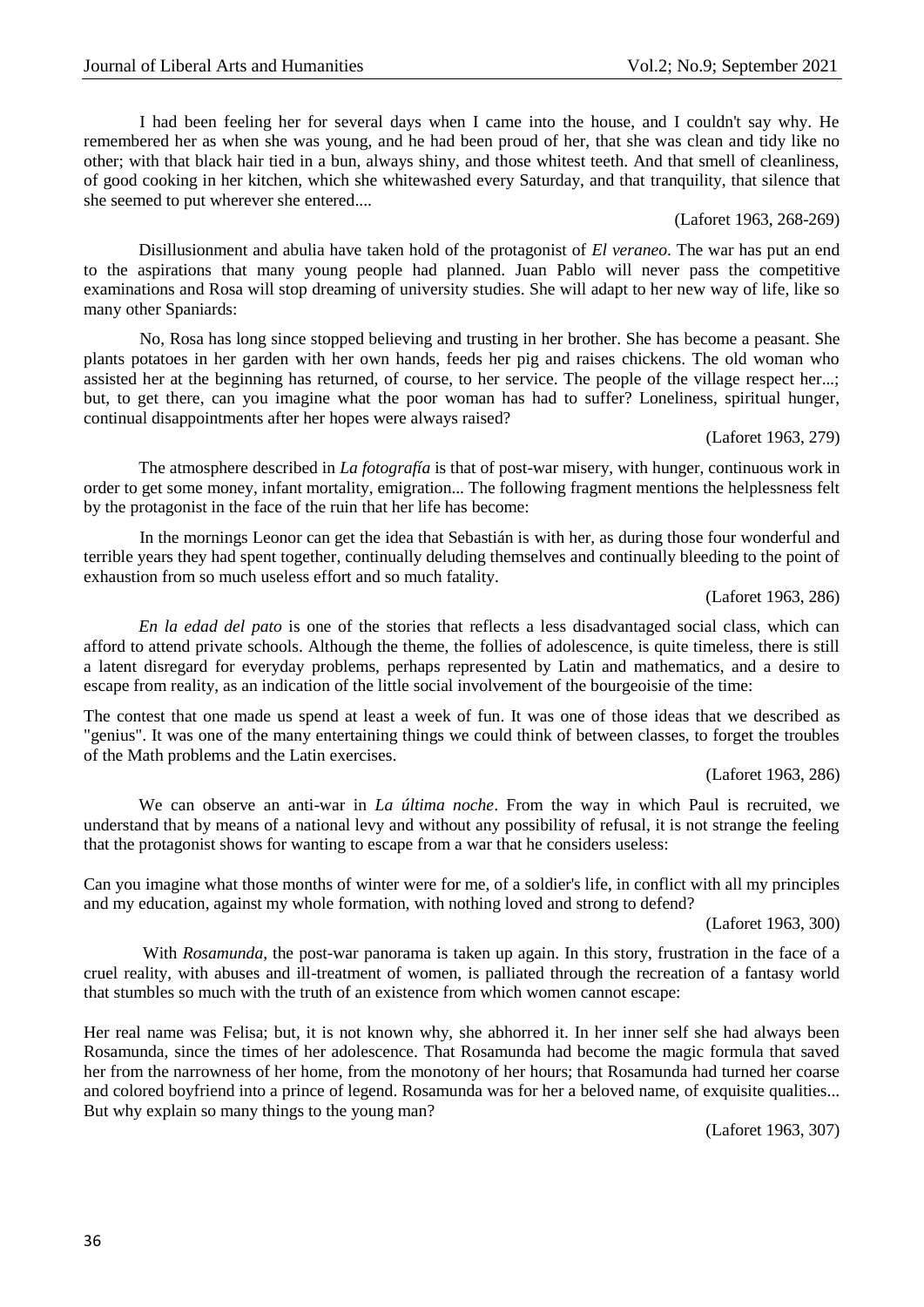And the same thing happens in *El regreso*. Julián does not seek refuge in a world of fantasy, but in the asylum where he has been admitted to avoid facing a precarious economic situation that he is unable to cope with and from which he longs to escape. Again, that anguish caused by the post-war hardship that causes remorse in a man who has not known how to take care of his family; although, perhaps, we should say that circumstances have not allowed him to do so:

Now he returned cured. He had been cured for several months. But the nuns had t She no longer saw the misery of the hospital, attentive to her own sensations. The idea of her son-in-law -whom she had always believed to be a vulgar man- sitting next to that woman, listening to her, worrying about her Christmas bonus, not because of provincial nonsense but because of an impulse of her spirit, that idea reconciled her with Julio.

(Laforet 1963, 343)

Regarding the seven short novels, it should be said, first of all, that all of them describe the characteristic aspects of the Spanish postwar period: economic precariousness, beastiality, censorship and undervaluation of women. Secondly, it has been noted that they follow the same line as the short stories, that is to say, they reflect daily life without the author demonstrating his opinion in any more than an implicit way.

The first of these novels is *La llamada* which gives the impression of being a first part of *Rosamunda*, not only because of the physical appearance of the protagonist, but also because the story is the same: a woman who abandons her family to fight for a dream that she will not be able to fulfill in a strongly macho society; and the backdrop is the Spanish misery of the forties and the beatitude of the early fifties. In addition, Matilde's return trip to her home is quite similar to the one Rosamunda undertakes after her artistic failure. We find again the frustration of the individual because his freedom has been curtailed by circumstances, specifically, a marriage as a solution to family authority; something that will not produce happiness, but a greater disappointment:

Doña Eloísa had felt affection for Mercedes when Mercedes was a charming creature, full of life, somewhat unhinged. She remembered very well that her hasty marriage to a man of uncouth appearance horrified her. She knew that Mercedes was going to the marriage as if throwing a challenge to destiny. Maria Rosa herself, her daughter-in-law, commented: "It's a good thing he seems to be able to dominate her. But I don't have much confidence that she won't run off with a violinist the day you least expect it."

(Laforet 1963, 663)

*El último verano* may be the most testimonial short novel. We are presented with such a general theme as the possibility of vacationing in San Sebastian before the mother passes away. Throughout the narrative we observe the relationships between the different characters and the description of the problems, which are not without frustration, that each one must overcome in order to get the money necessary for the summer vacation, since they understand that it is a reward for the sacrifices that the mother has always made for them, as Lucas states:

You will understand that if not, neither Luis, nor I, nor Dad would have thought of the summer holiday in San Sebastian... It was a good idea of Luis; because mother, the poor thing, had done nothing but sacrifice herself for everyone; she never had a distraction....

#### (Laforet 1963, 705)

Social injustice and disillusionment are the themes depicted in *Un noviazgo*. From Alicia's point of view, her boss does not deserve to marry her and, in fact, breaks off the engagement, because he has always looked down on her due to her social class. The character is obsessed with a life she had to give up with the death of her father whom she idealizes: her job, her relatives, her house in the countryside... All the result of the disillusionment caused by a historical moment of continuous sacrifices, like all those women who had to take care of their families while renouncing to form their own:

I have known how to do my duty like few people. I have always been able to get ahead; when you needed medicine, I have gone out to get it; when you needed a dress, you have had it; we have food on the table every day... If you still think I am a bad daughter because I do not provide you with more comforts, if you think it is my duty, I will say goodbye to De Arco without any further explanations.

(Laforet 1963, 766)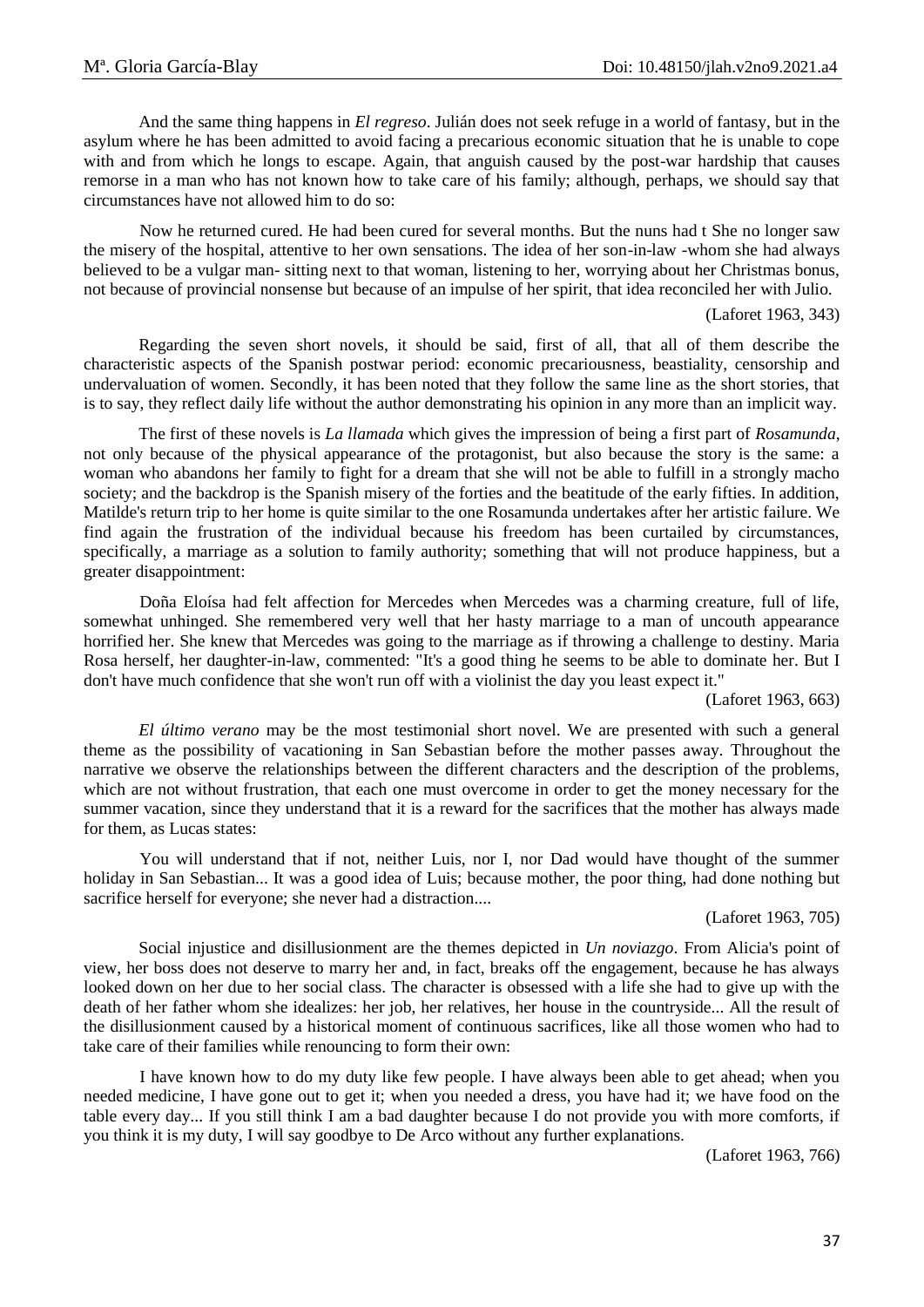Despair is observed in *El piano*. A desperation that we understand towards the end of the novel, when the illness of the protagonist's son is revealed. Once again, daily life is characterized by the surrounding economic precariousness, as part of the social injustice, for this misery decided who died and who lived:

It was a death sentence that blackened their hearts and drove them crazy with anguish. It was a struggle with death, and it was the desperation to look for money, to ask for advances and loans for that struggle.

(Laforet 1963, 822)

In *La niña*, two opposing social classes. On the one hand, little Olivia who lacks absolutely everything; on the other, Carolina, part of the petty bourgeoisie who helps others because in this way she is happy; and, finally, Lula, representative of the high bourgeoisie, preoccupied with smoking, drinking, playing cards or attending séances, and for whom the child is nothing more than another entertainment, as she herself so trivially affirms:

-Dressed as a hospice girl, no, madam. The girl is wearing the uniform of the Sacred Heart, model 1925... I already thought the air of this creature was very strange!.... Anyway, ladies, please sit down and tell me the whole story. I am having a lot of fun...

# (Laforet 1963, 893)

The first part of *Los emplazados* begins with a costumbrist description of the baptism of the protagonist, while the second, under the guise of the courtship of Paquito and Teresa, is a synthesis of the disasters of the war:

But since the war had started, when there were deaths, panic and later -those last days- fighting... Since then Teresa thought of everything but love. She thought about her mother and her sister. She knew that her brother-in-law had disappeared in the first days; she knew that her sister was expecting her third child among those anguishes... [...] She had been a nurse and a mortician. [...] She was beginning to get used to the fact that tremendous things were happening at her side.

(Laforet 1963, 943)

Insecurity and fear characterize Elisa. The protagonist of *El viaje divertido* is the model of a post-war woman. Always depending on someone to take care of her and never being sure of adequately fulfilling her role. At the same time, she is one more victim of the war: her family has been killed, her property stolen and the murderer is one of her relatives, not too unusual in those days:

Elisita had not recognized any of them as the men of that night... -She doesn't remember... The truth is that she was very little then and it took a long time to make a serious investigation. None of those servants wanted to serve in the family again after having been considered as suspects of a murder committed under the cover of the fear and anguish of those days of war.

### (Laforet 1963, 980)

This appearance of cinematographic chronicle that we observe in the short stories and novels makes us reaffirm the idea that we are talking about neorealism, especially if we notice that almost all the characters in the stories we have just examined are women and children, as happened in the late forties in Italian cinema (Velázquez, 2012: 162).

Laforet's third novel, *La mujer nueva*, takes up the existential aesthetics of her first literary cycle. However, the approach is different, since the protagonist relies on religion to find meaning in her life.

The novel begins with the warning of a storm, a metaphor for the inner conflict of the protagonist. Paulina flees her home because she is unhappy, drowning between a husband too tied to the land with whom she is no longer in love and a married lover with whom she cannot share her life. Faced with this situation, she suffocates, as she herself communicates to Antonio:

Why will life be so complicated, Antonio, why will we make it so complicated? Sometimes it is impossible to live with the hardness and strength that one longs for in youth... Why do we exist like this, unhappy, longing? Why can we not have happiness, but moments of abandonment, of pleasure and then of shadow?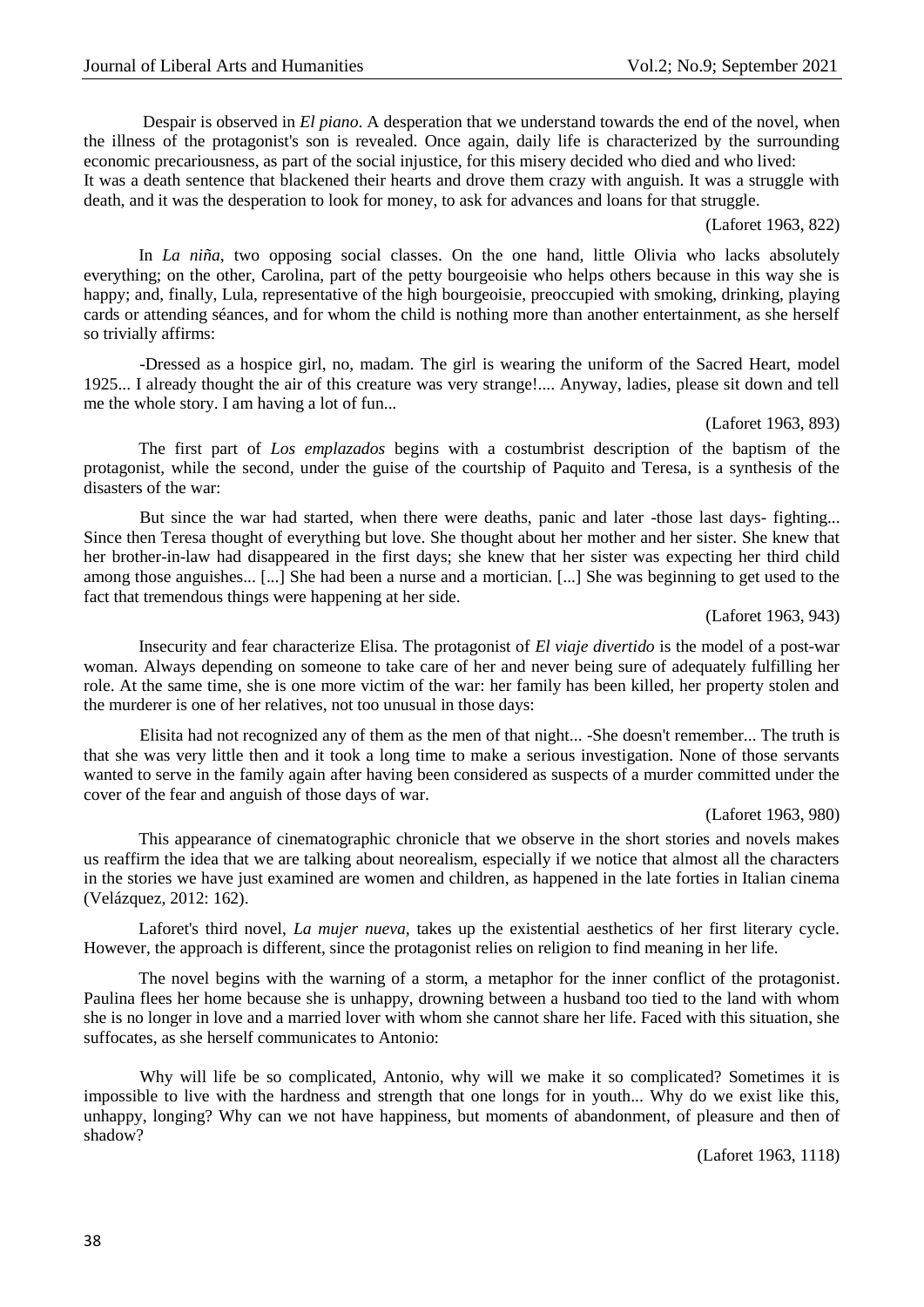And in that moment of doubts and uncertainties about the existence of the human being, he feels the presence of God; indeed, he perceives that his soul has united with Him and within him there begins to be peace and tranquility. However, Pauline's drowning does not cease after her conversion. She is still in love with Antonio and although she longs to overcome this situation, the contradictions are continuous:

She needed it, it was hers, this small, close and understandable human happiness. It was hers, she had won it with much anticipated pain... After these reflections she had a moment of seeing herself as a worn-out, hard woman, longing for a pleasure that had a lot of bestial, no matter how much adornment she wanted to put on it. And it was terrible to feel this way after having believed she deserved even the revelation of Heaven.

### (Laforet 1963, 1205)

So it is not strange that she affirms that "at times she despaired" (p. 1265). But she manages to dominate her feelings, not without difficulties and continuous temptations, thanks to divine help. And it will not be until the penultimate chapter of the novel when, from her solitude and already sure of her complete dedication to God, she understands what her destiny is. No other ending would have been possible in the midfifties:

Her path of perfection must have been marked by the intimate stripping of those whom God wants to fill with light, but in appearance it was the simplest and most anodyne: the total realization, body and soul, of her abandoned marriage to Eulogio.

# (Laforet 1963, 1342)

Laforet's third literary cycle began in 1963 with the publication of *La insolación*. In this novel the character is once again an adolescent who seeks to find himself in a period of personal growth and discovery of the unjust world of adults. However, we notice a small technical novelty with respect to the previous aesthetics. The two interludes that separate the summers in Beniteca are characterized by temporal condensation; although it is true that it seems that this is a way of giving speed to the story, since the action is transmitted through enunciative sentences and verbs in the present tense, because Martin's winters have no importance, since in them he does not learn, does not mature; in fact, in these two intervals nothing happens, except quick news about the character's life, centered, once again, on the post-war misery.

Thus, we can observe during the first intermission the character's life during the winter, summarized in a few lines, and common to other boys trying to pass their baccalaureate in such precarious conditions. In the second intermission, the same technique is repeated; the winter of 1942 is recounted in a few pages, because the only thing of interest is Martín's life.

At this point, we should ask ourselves what is the function of these two parentheses in a novel in which the protagonist seeks to find his own identity. Through them, the reader finds out before the character does that Martín's destiny is art. The boy discovers this fact in the third part of the novel. To arrive at this revelation, Martín must go through different phases: admiration for his father, feelings of loneliness and abandonment, disappointment and anguish. In the first part of the novel he denies his hobby and talent in an attempt to be like his father and gain his admiration:

And Martin loathed his grandmother. All his soul exposed, there, at that table. All his dreams. At that moment he didn't want to be a painter, anyway. At that moment he wanted to look like his father, only like his father.

(Laforet 1985, 5)

The feeling of not fitting in anywhere and of feeling abandoned by everyone is visible at the end of the second part of the novel, despite his attempts throughout the novel to become part of his father's life or that of his friends:

He was alone again, waiting. He had in his eyes the drawing of that house he saw in front of him, with its old roofs, its turret, its barred windows [...]. He felt terribly lonely when he heard the voices of Mr. Corsi and his friends. [...] The frivolity of what Mr. Corsi was going to tell him hurt him when compared to the bitterness he felt. [...] That night he could hardly sleep. She waited for a long time on the rooftop for a call, a warning. He waited under a bitter waning moon for the Corsi to remember to say goodbye to him.

(Laforet 1985, 122)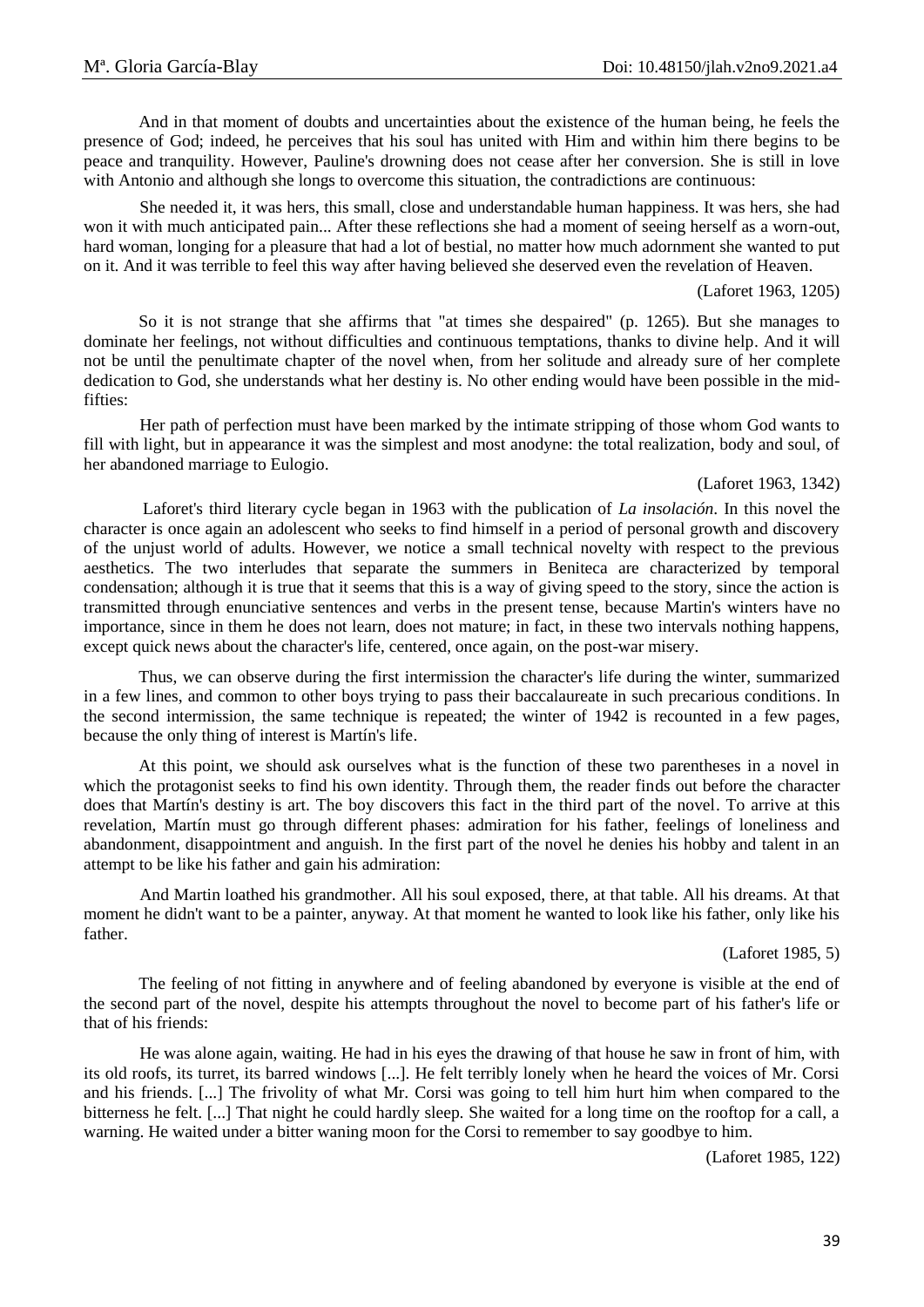The fact that he feels abandoned by everyone increases after the beating his father gives him, when the Corsi's go on an outing without even taking an interest in him, and leads to disappointment for having trusted in the friendship of two such frivolous people. But what is most striking is the deep sense of anguish and guilt that Martin shows for his father's behavior towards him.

The last novel written by Carmen Laforet presents characteristics typical of the novel of the sixties. We do not know if the date of composition coincided with its delivery to the publisher in 1973 or if it was written years before, so it is not easy to ascribe it chronologically to a type of aesthetic. What can be observed in it are some features that we will comment on below. As for the character in *Al volver la esquina*, we can perceive that he feels lost and longs to understand who he is and what his mission is. The narrative time is not linear, as prolepsis and analepsis are constant throughout the story; in addition, the use of memory is frequent to relate events that are associated with the present. If we look at the space, it is worth mentioning that it is wide and different social classes are represented in it.

Finally, as regards the figure of the narrator, we observe the presence of the interior monologue in some of Martín's interventions. As an example of the use of this technique in the narrative person, we can look at one of the first fragments of the novel:

I'm awake now, I won't remember anything anymore! I have no desire to open my eyes. They hurt when I squeeze them. I suppose I am in Toledo with the light of the Fonda Vieja de Toledo surrounding me. But I don't believe I'm there, I feel at home. I can even still smell the smells of the park... So much traveling around the world to dream of this return. But what kind of world have I traveled through? A narrow world: pensions, guesthouses in Madrid. Waking up at night in winter. How many times it has happened to me, when the alarm clock rang, to wake up in the dark trying to get out of bed by the place where it is attached to the wall; or to look for the door in the shadow of the closet, or to confuse the water of a mirror with the window... I had to wait many times, head in my hands, for the lump of furniture to stop in its exact place while I, Martin Soto, tried to remember which stairs I had dragged my suitcase down the previous afternoon, looking for the new and cheaper lodging, and in which street, in which part of the city I found my new den. I have to open my eyes and see the new burrow where I have arrived today. I don't trust my sensations. I have been fooled many times. For example, now I am stiff, I cannot open my eyes.

(Laforet 2004, 4)

In these memories, like a voice-over, the sensation of feeling lost that Martin experiences already appears; that going from one place to another without being able to find himself or find out what his destiny in life is. In order to recover the memories that help the protagonist in his search for himself, he resorts to memory, which allows him to tell us about Beatriz, who, finally, will provide him with the meaning he is trying to find:

No. These confidences of Jiménez Din do not belong to the surplus of my memories. Not for a moment have I forgotten or wanted to forget these things. If I mix them among these notes of what returns to my memory after having been locked up and lost in that secret corner that Dr. Leutari has made me discover, it is to explain to myself other forgetfulness.

# (Laforet 2004, 180)

In order to frame the space, there is narrative time; by means of continuous prolepsis and analepsis the different narrative frames of the novel are linked: Madrid and Toledo with their streets, Alicante, and Malaga with its beaches and towns. In all these spaces, different social classes intermingle. We have Soli and his father, belonging to a lower social class; Asis, part of the bourgeoisie; Zoila who is part of the artistic world; Rilcki and his friends from the world of cinema; Don Carolo, as a representation of the political class, in his role as consul, the Marquise, always absent, although widely mentioned and other characters from the working class more or less well off, such as Jimenez Din, or belonging to liberal professions, such as Dr. Tarro. They all coincide in the story and even share the same scene.

In spite of the technical novelties that can be seen in Laforet's last novel, there remains in this work a constant feature common to all the author's narrative work, that is, the reflection of the post-war period: I see myself one night, on the outskirts of Christmas, my first Christmas in Madrid, wandering through the square, full of stalls of nativity scene figurines and bad post-war candy, the noise of whistles and tambourines, people full of cold and scarves, and me without a scarf, but cold too, my hands in my pockets, looking at the lights of some attic windows: my studio.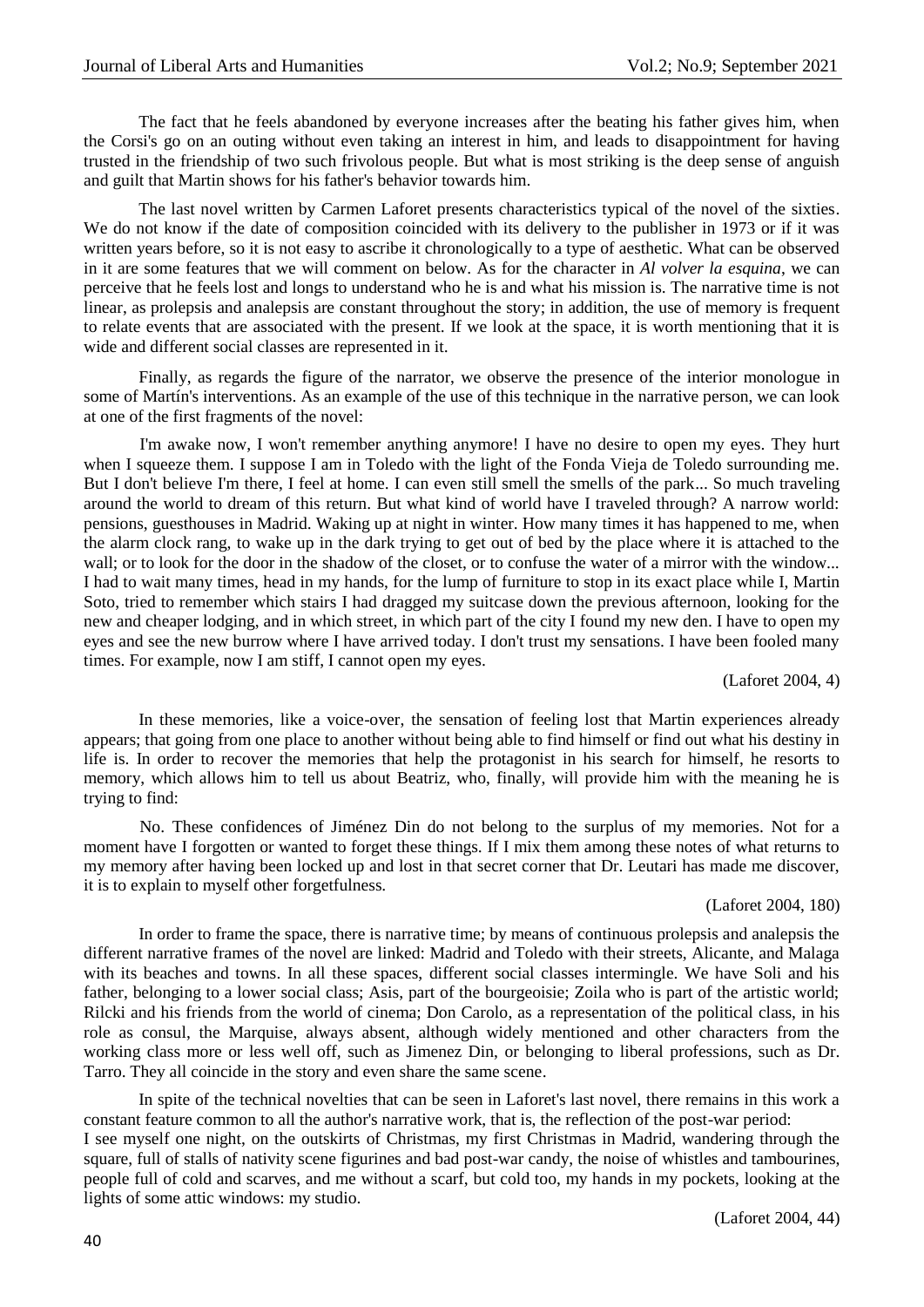# **Conclusions**

It would be interesting to make a brief synthesis of the aesthetic forms that we have been able to observe throughout the study carried out. The first three novels share the existentialist aesthetics of the forties, although with some differences. *Nada* is characterized, fundamentally, by reflecting the asphyxia of the character with a tremendous technique: animalization of the characters, reflection of sordid aspects of society, verisimilitude of impossible situations taken to the extreme, similarity with certain aspects of nineteenthcentury naturalism such as biological inheritance or the determinism that governs the fate of the characters and from which they cannot escape and which provokes a certain catharsis in the reader as it did in the spectator of tragic plays. The existential anguish reflected by the protagonist is also a sample of the Spanish post-war panorama, since the novel becomes a mirror of the society of the time to show the effects of the war experienced by the Spanish: fear, guilt, resentment...

On the other hand, despite sharing an existential aesthetic, *La isla y los demonios* and *La mujer nueva* are more benevolent both in language and in their approach. However, a distinction can also be made between them. The first shows the drowning of the protagonist as part of her apprenticeship, of her passage from adolescence to adulthood, when she discovers the hypocrisy of the society around her and feels like a stranger in her own world; it is at this moment when her longing for escape becomes evident and causes her the frustration of feeling locked in, with no possibility of escape. On the other hand, the second novel tries to alleviate the feeling of existential anguish through religion. While it is true that the work narrates an almost mystical experience of the protagonist, we cannot fail to notice the existence of criticism, implicitly and explicitly, as we have observed, towards the Church and the hypocrisy of some of its members.

Regarding the short narrative, we cannot lose sight of the fact that it is part of the neorealist aesthetic because of the testimonial vision of society that it reflects. The author portrays, as if it were a video camera, the circumstances surrounding each of the characters. Moreover, the protagonists are usually children and women, in the style of Italian neo-realist cinema. Nevertheless, we cannot affirm that these narratives are free of social criticism, since an implicit denunciation of the living conditions of the characters can be observed.

As we have seen, *La insolación* shares existentialist traits in terms of its subject matter, since the character is a being who feels trapped between two worlds, with a certain influence of the social novel: temporal and spatial concentration of the events, evident in the two interludes that appear after each summer. In addition, in them there is a criticism, typical of this aesthetic, of the post-war social context, without providing any solution.

Finally, in *Al volver la esquina* there are traits typical of the novel of the sixties, both in content and form. Let us recall the protagonist lost in the world around him, as well as the use of language noted above.

To conclude, we must point out that the objective we set ourselves at the beginning of this research has been fulfilled: the dilation in time of Carmen Laforet's narrative has allowed us to observe the presence of different aesthetics in the work of an author considered as existentialist since she was awarded the Nadal prize.

# **Bibliografía**

Basanta, A. (1990). *La novela española de nuestra época*. Madrid: Anaya.

Becerra Mayor, D. (2017). *El realismo social en España. Historia de un olvido*, Roma, Quolibet

- Capdevilla Domínguez, David (2009): Neorrealismo italiano. *FRAME Revista de cine de la Biblioteca de la Facultad de Comunicación,* 4, 25.
- Cela, C. J. (1985). *La familia de Pascual Duarte*. Barcelona: Destinolibro.

Cerezales, C. (2009). *Música Blanca*. Barcelona: Destino.

Delibes, M. (2004). *España 1936-1950. Muerte y resurrección de la novela*. Barcelona: Destino.

- Rico, F. (ed.) (1980): *Historia y crítica de la literatura española. Época contemporánea: 1939-1980 Vol. VIII Primer suplemento*. Barcelona: Crítica.
- García-Blay, M. G. (2016): *Relación causal entre tiempo y estética: la realidad española de posguerra y su traslación a la narrativa de ficción de Carmen Laforet*, Tesis doctoral para optar al grado de Doctora en Humanidades, Universidad CEU-Cardenal Herrera.